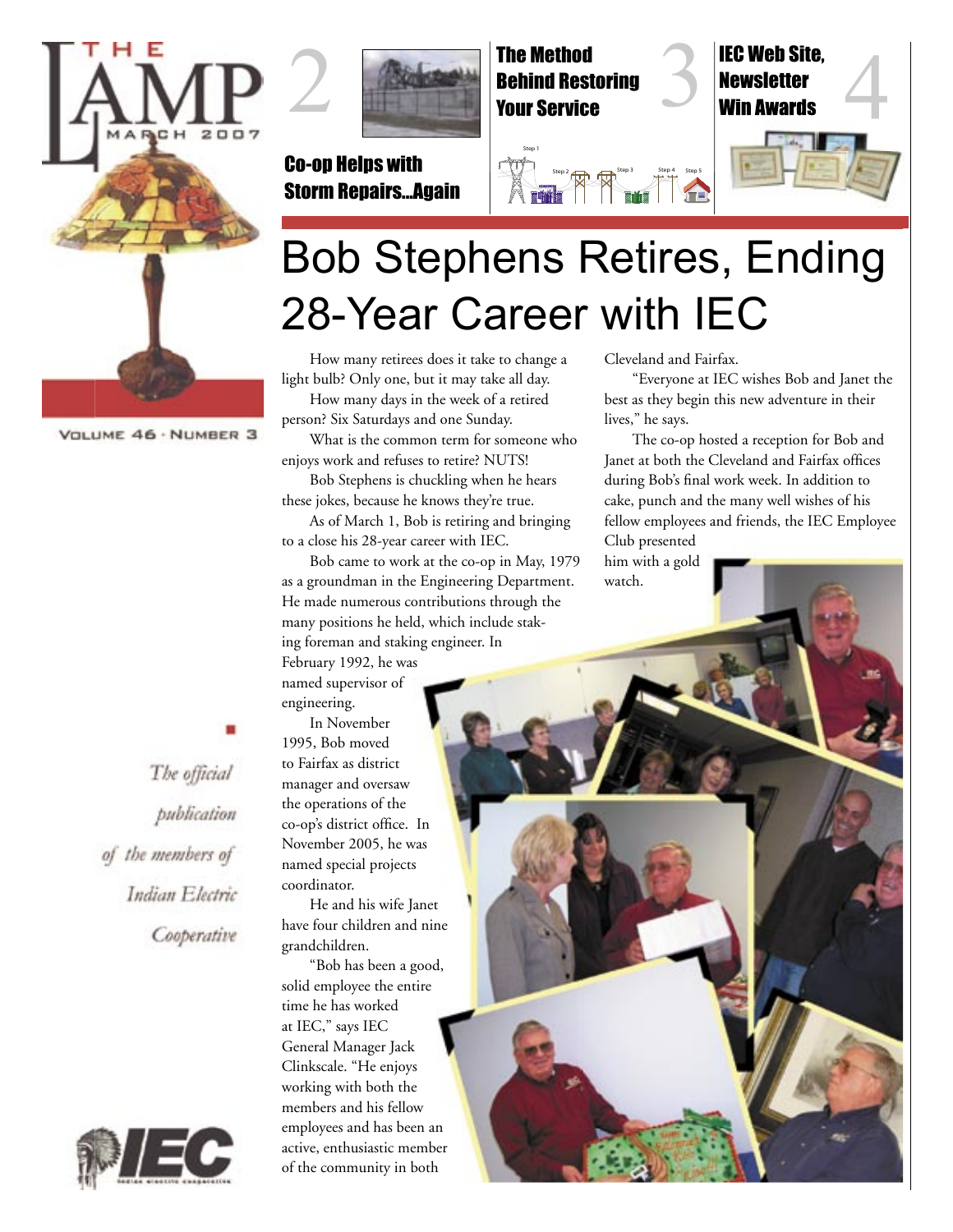# IEC Lends a Helping Hand Once Again

When I wrote February's column, we had employees and equipment working in Kansas helping other rural electric cooperatives recover from a devastating snow storm. Several crews were there for almost two weeks and could have spent even more time

restoring service to customers and repairing the vast amount of damage. However, our first responsibility is always to the members of IEC and with the impending forecast of freezing rain, we brought our crews home and prepared for the worst.

Once again, Mother Nature was very kind to IEC and while we had our share of bad weather conditions, it was not the kind that damages electric lines. Unfortunately, other utilities in northeastern Oklahoma were not so lucky. Numerous systems, including Northeast Oklahoma EC in Vinita, Lake Region EC in Hulbert, Cookson Hills EC in Stigler and Kiamichi EC in Wilburton, suffered massive damage. Preliminary estimates indicated cooperatives in Oklahoma lost almost 5,000 poles and had over 48,000 customers without power at the height of the storm. It will cost over \$37 million to repair this damage. In addition, the two generation & transmission cooperatives in Oklahoma suffered significant damage. KAMO Power in Vinita, the G & T that provides power for IEC and 16 other electric cooperatives in Oklahoma and



Missouri, had 13 substations without power during the storm and significant damage to many miles of transmission line.

Since we were fortunate and suffered no damage, we sent numerous crews to help Northeast Electric in Vinita – one of the

#### *by Jack Clinkscale, General Manager*

most heavily damaged systems in the state. Our crews spent over two weeks helping to restore power to cooperative members. As with most storm damage situations, your employees went the extra mile.

> You can be proud of your work force at IEC. I have talked to several managers and directors of the co-ops where we sent crews and they were unanimous in their praise of the quality of work and work ethic displayed by your IEC employees. The employees who remained at IEC also went the extra mile in maintaining service and keeping up with our system with a limited number of people.

A devastating storm tests the true character of a system. It affects all employees from the front office to the back door. People must shoulder additional duties while

working long hours under the most grueling conditions. Although we have been fortunate this year to avoid the devastating weather, you can rest assured you have a quality work force that will do what it takes to "get 'er done" and keep the lights on.



www.iecok.com

#### **INDIAN ELECTRIC COOPERATIVE, INC.**

7:30 a.m. – 4:00 p.m. (Monday - Friday)

**To Report an Outage** (918) 358-2514 or 1-800-482-2750

**24-hour Service Center** 

#### **Board of Trustees**

| <b>Bill Boone, President</b>       |  |
|------------------------------------|--|
| <b>Robert Burk, Vice-President</b> |  |
| Greg Fielding, Sec.-Treas.         |  |
| <b>Mike Spradling</b>              |  |
| <b>Berry Keeler</b>                |  |
| <b>Wanda Foster</b>                |  |
| Loris Peckenpaugh                  |  |
| <b>Rock Reese</b>                  |  |

**District 7 District 1** District 8 District 2 **District 3** District 5 District 6

District 9

(918) 295-9520 Jack Clinkscale, General Manager Kay Rabbitt-Brower, Editor

*The Lamp* (USPS 942-940) is published monthly by Indian Electric Cooperative, Inc., P.O. Box 49, Highway 64 Southeast, Cleveland, Oklahoma 74020 for the interest of its membership. Subscription price was \$0.17 per month in 2006. Periodical postage paid at Cleveland, Oklahoma and additional mailing offices.

- Postmaster: Send address changes to The Lamp, P.O. Box 49, Cleveland, OK 74020.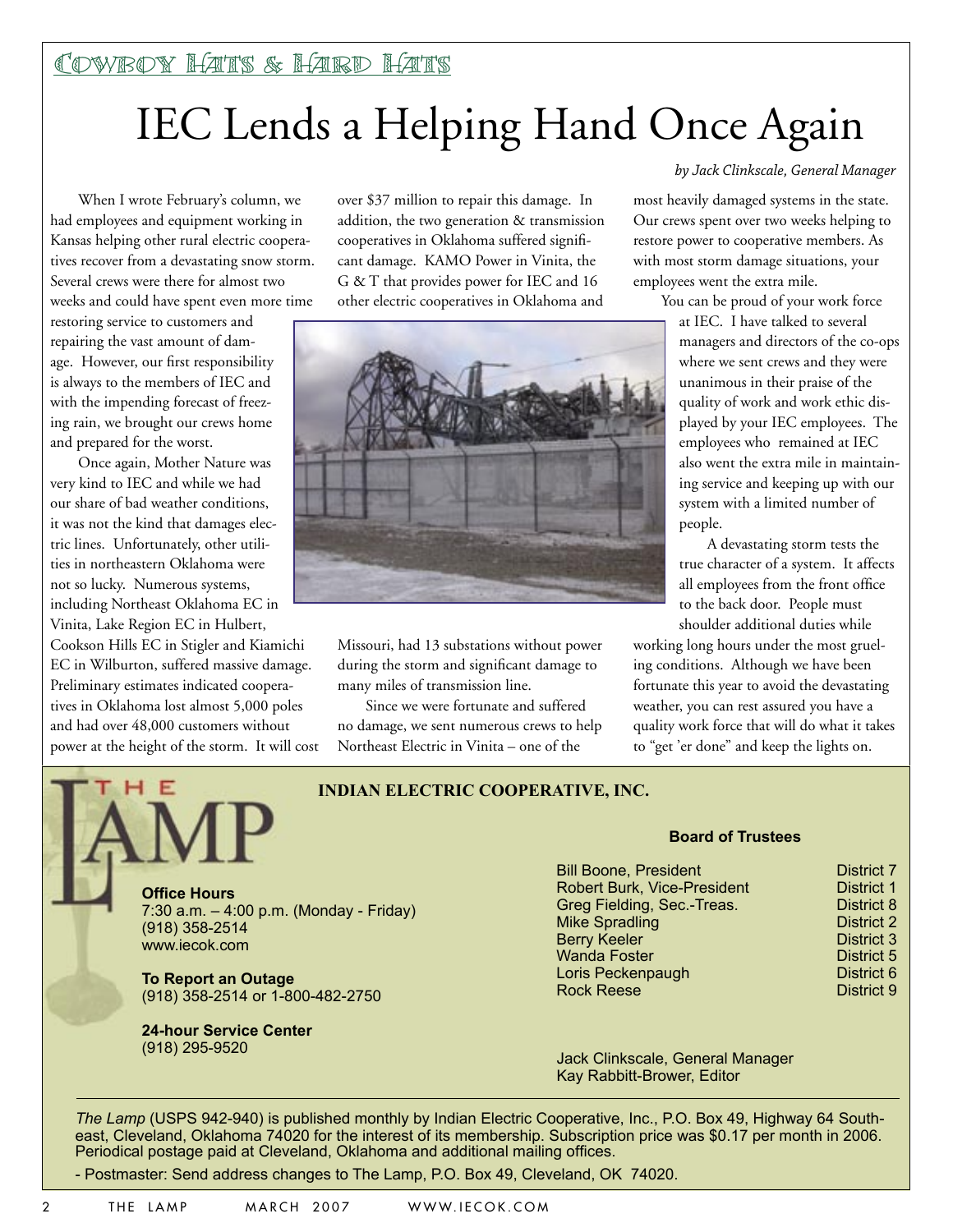

When a storm causes widespread outages like those suffered by neighboring co-ops during the recent ice storm, you may wonder how we restore your power. We determine where the damage is and then we begin prioritizing repairs to get the largest number of consumers back in service the quickest.

Here's how:

STEP 1 – KAMO Power repairs any damage to its transmission lines. These lines bring high voltage power to our electrical system through substations and electric transmission lines.

STEP 2 – KAMO makes any necessary repairs to its substations, which transfer 69,900 volts of power through transmission lines to 17 of IEC's 19 substations.

STEP 3 – After we repair damages to equipment in our substations, we concentrate on our main distribution lines. Here we may find trees blown into lines, broken utility poles or damaged equipment on the poles, or broken electric lines.

STEP 4 – Once all distribution lines and tap lines are repaired, we begin working on individual service lines, which typically bring power to only one or two locations, such as homes and businesses.

 Restoring power after a major storm can be a big job. Although we can't always restore everyone's power in an hour or two, you can be assured we're working as quickly as possible to get your lights on.

### **A Day at the Capitol**

Each February the Oklahoma Association of Electric Cooperatives holds its annual meeting in Oklahoma City. Trustees, managers and key co-op personnel attend the meeting where they study issues affecting not only Oklahoma electric cooperatives and their members, but the electric cooperative industry.

On the final day of annual meeting, which is the first day of the new legislative session, the group gathers at the State Capitol to visit with legislators from their respective districts. They visit with the senators and representatives about legislation to come before them and what impact that legislation could have on co-ops and their members.

"This is one of the most important responsibilities of a co-op trustee," says IEC Trustee Mike Spradling, who is IEC's representative to the OAEC Board of Trustees.

"It's important not only that we are knowledgeable on upcoming legislation, but that we make our representatives knowledgeable about how that legislation can affect our members," he says.



The first day of the new session is always busy, but these legislators took time to visit with some of IEC's representatives. Pictured above, left to right, are trustees Greg Fielding, Mike Spradling, Rep. Lucky Lamons, Rep. Rex Duncan, Beverly Clinkscale, trustee Wanda Foster, Sen. Brian Bingman, and IEC General Manager Jack Clinkscale.

Trustees Mike Spradling and Wanda Foster (far right) visit with Rep. Skye McNeil at the entrance to the House chamber.